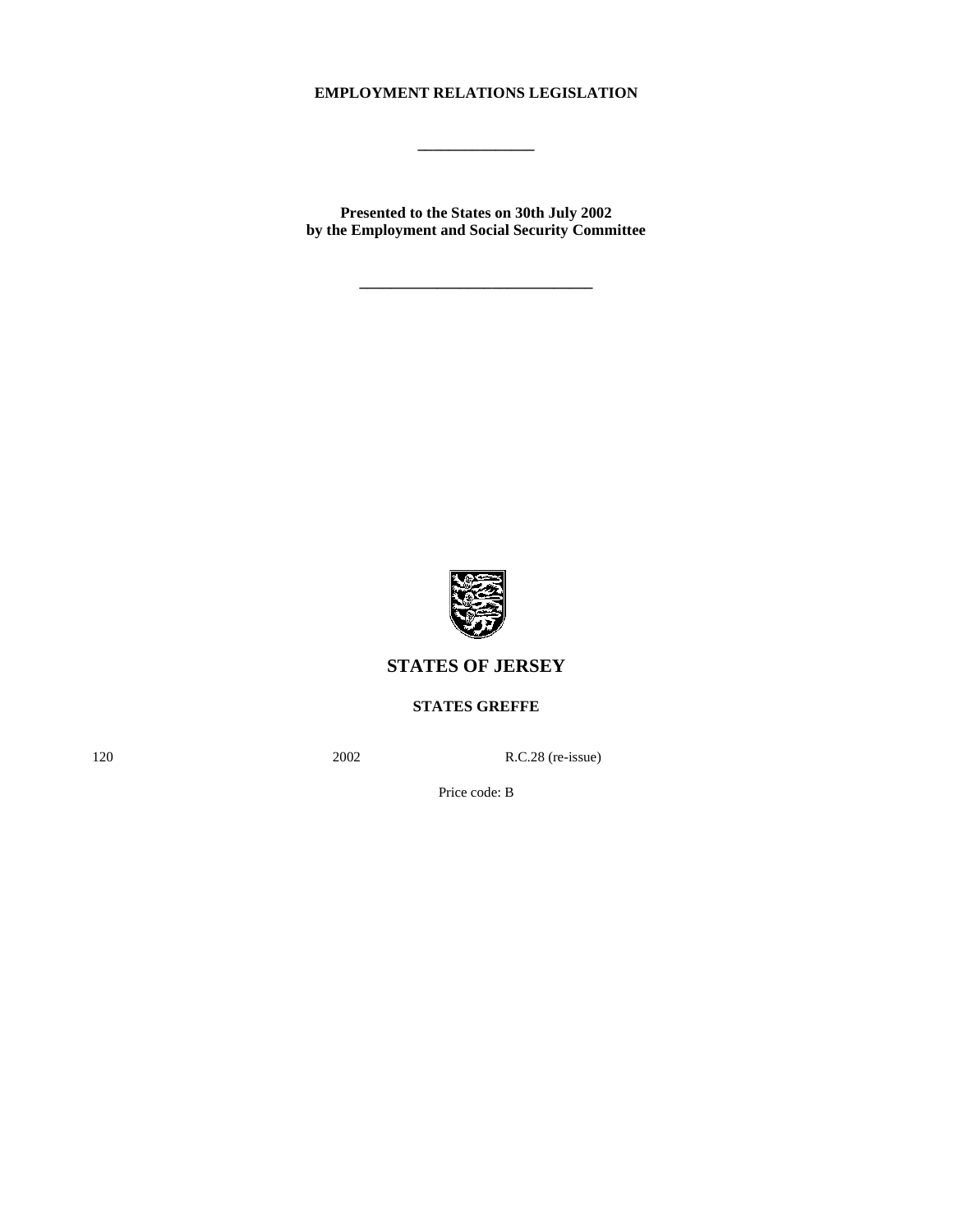## **EMPLOYMENT RELATIONS LEGISLATION**

## **Introduction**

The Employment and Social Security Committee, in consultation with the Industries Committee, was charged by the States to introduce, or amend, existing legislation to provide statutory recognition of Trade Unions and regulate employee/employer relations. This report summarises the conclusions reached and the basis on which a law drafting brief will be prepared for a new law which incorporates some existing legislation.

# **Background**

When the Employment and Social Security Committee took over the role of the then Industrial Relations Committee in 1997, it was decided to develop a new strategy to modernise Industrial Relations in the Island. Following extensive research, a consultative document, "Fair Play in the Workplace" was issued at the end of 1998 to stimulate debate on the issues present in the employment relationship.

Specifically, on trade unions and collective employment rights, the report enquired whether industrial relations legislation was out of date and/or ineffective, and if so, whether change could be achieved through a "partnership approach" supported by a dispute resolution system or whether a legal framework providing specific rights and liabilities was deemed appropriate. Responses at the time indicated that most did not place this as a high priority. The problems were largely perceived to be 'public' sector ones.

In June 2000, the Employment and Social Security Committee lodged its proposals on "Employment Legislation" (P.99/2000), advocating a phased approach and putting forward a priority order reflecting the outcomes of its research and the consultation process. An amendment to P.99/2000 was brought by the Industries Committee which resulted in employment relations matters being given higher priority.

## **Consultation on trade union issues**

To examine the matter of trade union legalisation and regulation of employer/employee relations in more detail, the Employment and Social Security Committee undertook the necessary research and subsequently published a consultation document "Fair Play in the Workplace: Trade Union Issues" in September 2001. This report included a comparative analysis of legislation and systems present in other jurisdictions, particularly the smaller ones, but also highlighted the general approaches worldwide and commented on -

- the status of trade unions:
- trade union regulation and governance;
- regulation of employer/employee relations;
- definition and regulation of legitimate industrial action;
- institutional frameworks.

## **Outcome of public consultation**

There were differing views expressed during the public consultation process but a reasonable consensus emerged on the general approach to new legislation as follows -

## Non-adversarial

The majority of respondents believed that legislation should not create a system which was built upon adversarial procedures and processes. It was felt that negotiation, conciliation and arbitration, where appropriate, should be the primary means by which industrial relations problems and unrest should be addressed. During the debates about this issue, it was noted by many

commentators<sup>[1]</sup> that the Island already had a very important piece of legislation - the Industrial Disputes (Jersey) Law 1956 which should not be discarded but strengthened.

# Minimal legislation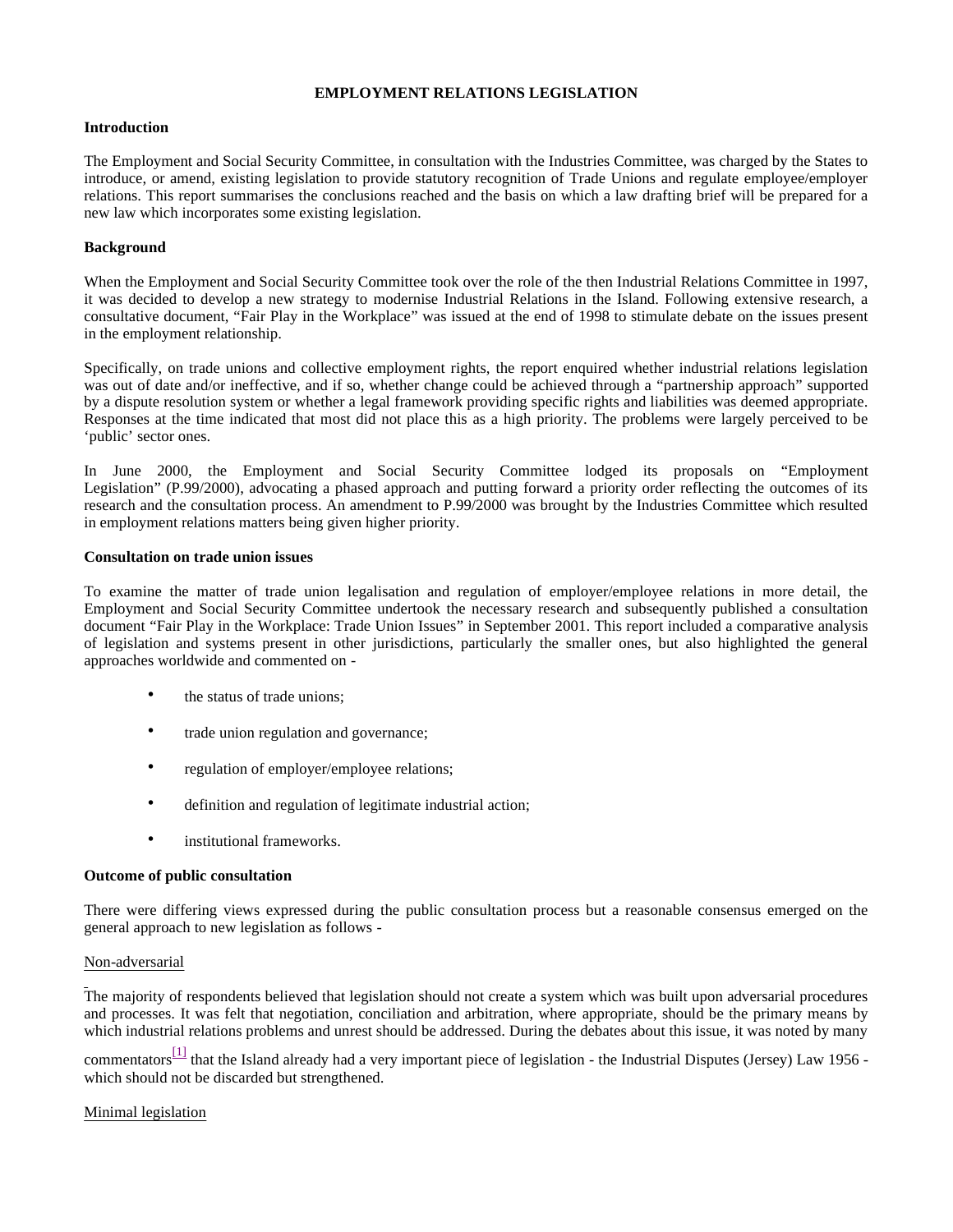Of the four main legislative options highlighted in the report, the most common preferences which emerged during the consultation process (60% of respondents) included either the development of the current dispute resolution system or a minimalist legal approach. Generally it was thought that legislation which concentrated solely on trade unions was restrictive and that the emphasis should be on good employment relations, encompassing all the parties.

## Clear definitions and simple registration process

There was a strong view that trade unions should be granted legal status and that a clear definition of what constituted a trade union should be present in Law. It was also thought that staff and employer associations should be included in this definition. In addition, most respondents were in favour of some form of simple certification/registration process.

## **New legal framework**

Following the public consultation exercise, the Employment and Social Security Committee met representatives of the Industries Committee and the Human Resources Committee, to discuss the overall approach and basis of a new legislative framework. There was a broad measure of agreement between the Committees, and the Employment and Social Security Committee appreciates the detailed comments received from those Committees during and after that meeting, which have been reflected in this Report. The following proposals emerged.

## Overall approach

It was agreed that one of the principal aims must be to create a climate which helps develop and enhance good industrial relations in the Island rather then merely focus on the outcomes of unrest. It was recognised that legislation alone cannot be expected to bring about good industrial relations. Laws, whether complex or minimalist in nature, may not, for example, shift outdated adversarial attitudes to collective bargaining and dispute resolution. Any Laws developed to improve industrial relations must underpin and support a cultural shift to collective bargaining in good faith, recognising the position of all parties, including -

- acceptance that both sides are in a relationship of interdependence;
- honesty and openness in the employment relationship;
- mutual respect between parties involved;
- justice in the procedures and institutions;
- encouragement of best practice;
- systems that ensure community interests as a whole are present.

There was general agreement that in order to modernise industrial relations practices in the Island and move from formal procedures which focus on the outcome of a dispute (e.g. a strike), effort should be concentrated on developing processes and frameworks which reduce the likelihood of disputes and enable early resolution where they occur.

A minimalist legislative framework was therefore seen as a platform from which modern employment relations can develop and flourish.

It was noted that the current legislation (the Industrial Disputes (Jersey) Law 1956, amended in 1959) already provides statutory procedures for dispute resolution. Whilst this Law has strengths, some provisions are outdated and do not reflect a modern approach to effective industrial relations. Furthermore, the legislation does not reflect the role of the new Jersey Advisory and Conciliation Service (JACS) which was established as an independent body in 2001 to conciliate, mediate and arbitrate should an individual or collective dispute occur.

It was agreed that a new law should be created to provide clarity in the relationships with emphasis on good 'Employment Relations' and incorporating the current dispute resolution legislation, updated and strengthened.

## **An "Employment Relations (Jersey) Law"**

In keeping with the key objectives, the following 'core' components of a new law were discussed and agreed.

Status of trade unions and associations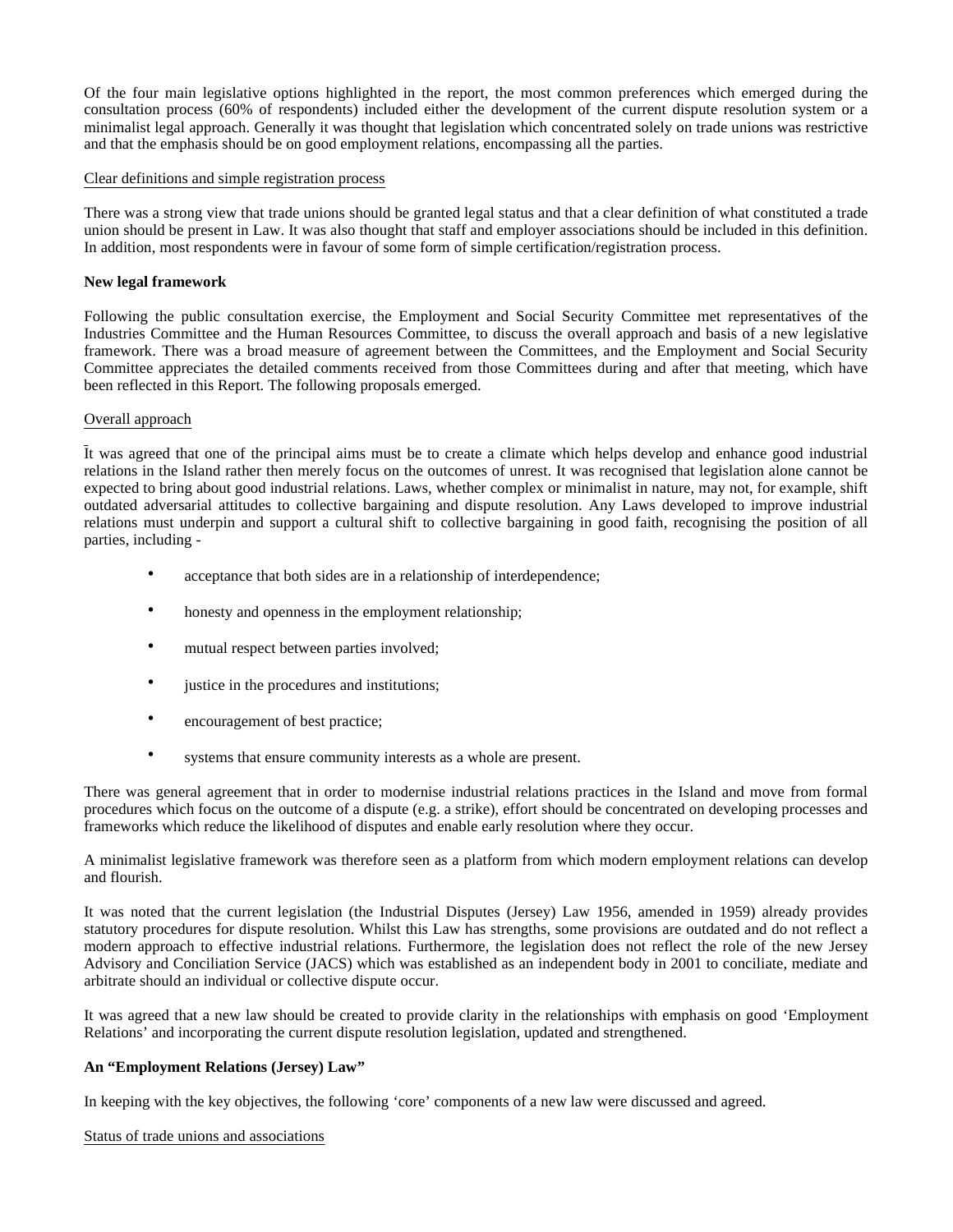At present trade unions and associations are not defined in Law nor do they hold legal status. As such they are unable to enjoy the legal rights of other legal entities and are not subject to the responsibilities placed upon such legal bodies.

It was generally agreed that a new law must include clear definitions which should be wide enough to cover most situations of industrial unrest. In addition to the traditional trade unions, associations, both staff and employer, should be incorporated into a definition. Furthermore the Law should clarify the status of such bodies as legal entities.

## Process for registration of trade unions and associations

Consultation clearly demonstrated that the vast majority of respondents were in favour of a very simple system of approving bodies as "trade unions" for the purposes of the Law. It is proposed that a 'registration' process be introduced whereby representative unions (and associations) would be required to provide information on the following lines to verify their status and become a "registered organisation" -

- the name and address of the union or association;
- the names of the officials;
- a copy of their internal rules and regulations;
- a copy of procedures regarding balloting;
- information on the availability of accounts to members.

It is envisaged that a Register would be maintained, which would place information in the public domain.

## Dispute resolution process

It was acknowledged that where unrest does surface, there should be a speedy and effective dispute management process. Clearly, its implementation should not provoke 'industrial' or precipitous action but provide for an ordered process which encourages and facilitates resolution of disputes.

One of the most important steps has already been taken with the inception of JACS. It was noted that the number of cases referred to the Industrial Disputes Officer has reduced as a consequence and feedback from individuals, organisations and associations who have had cause to work with JACS is extremely positive. It is therefore appropriate to support and encourage the proactive work undertaken by JACS in preventing and resolving potential disputes. It was noted that the present Industrial Disputes Officer, Deputy Breckon, believes the Industrial Disputes (Jersey) Law 1956 is a very effective piece of legislation in this respect and could be improved upon.

## Fair dispute resolution

Taking the current Industrial Disputes Law as the basic model, it is suggested that the process would be -

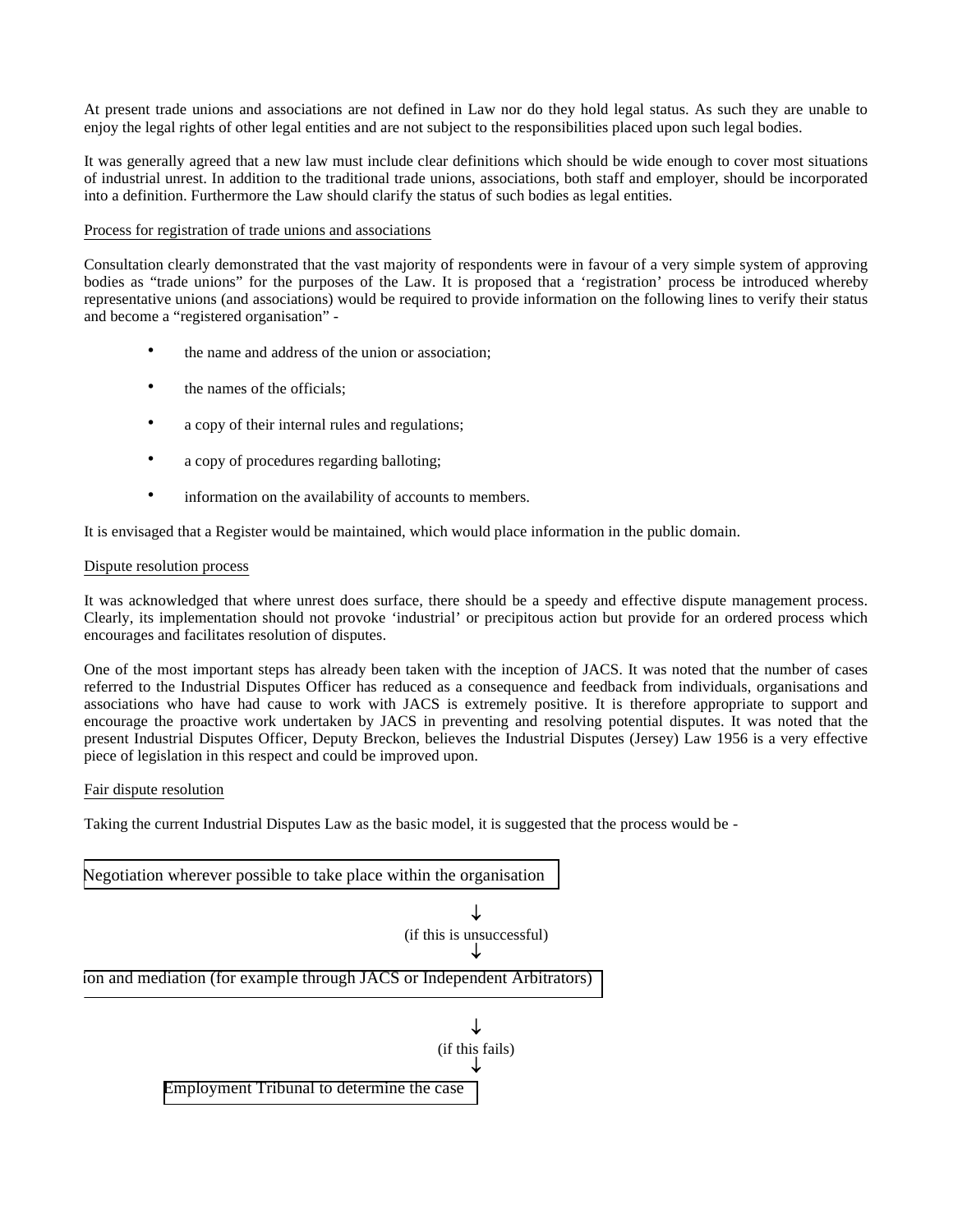In practice, the process above is likely to be iterative based on the experience of the current Industrial Disputes Officer. For example, if a case is referred for conciliation, the parties could still be asked to go back to the negotiating table, within certain time limits, where it is clear that they have not negotiated in good faith or where negotiations have not been fully exhausted.

#### **Voluntary -v- compulsory processes**

Considerable thought has been given to whether any process of dispute resolution should be voluntary or compulsory. Experience shows that you cannot force parties to negotiate, and, where this is attempted, the outcomes are less successful and indeed may fail if people simply go through a process for the sake of it. It is difficult to see how a party which did not want to be at the bargaining table would contribute to dispute resolution constructively. It is accepted, therefore, that the initial stages should be 'voluntary' with encouragement being provided through the process prescribed in law and the availability of independent conciliation through JACS. It is more likely with a voluntary conciliation process that the decision would be accepted in good faith by both sides.

## **Employment tribunals**

Where agreement cannot be reached by voluntary means, then it is proposed that the matter be referred to an Employment Tribunal.

The Human Resources Committee take the view that reference of collective disputes to an Employment Tribunal should be by agreement of both parties on the basis that with a joint and voluntary approach the decision of the Tribunal is more likely to be accepted by both sides.

The alternative view is that either of the parties should have the ability to take the matter to an Employment Tribunal when all avenues have been exhausted, on the basis that two parties already in disagreement may not be able to agree on such a course of action and thus it would be difficult to break any deadlock.

Generally, it was agreed that the decision of the Tribunal would be binding.

Legislation currently being drafted in the main Employment (Jersey) Law 200- for an Employment Tribunal System provides that a decision of the tribunal is to be treated as a decision of the Royal Court. As such, any party which does not comply with the decision of the tribunal would, technically, be in contempt of Court. Remedies would need to be considered by the Courts and ultimately fines or other appropriate sanctions could be imposed on an organisation and/or individuals. It is proposed that the Tribunal would be the final arbiter in any dispute, other than an appeal to the Royal Court on a point of Law.

The Employment Tribunal will be drawn from a panel of people, expert in areas of employment relations. It is proposed that the panel of members would be called upon to constitute a tribunal either to consider individual claims (e.g. unfair dismissal) or to determine collective issues.

The advantage of having an Employment Tribunal for both individual and collective disputes is that one body would be responsible for all forms of final dispute resolution and therefore expertise would be strengthened and costs minimised. Furthermore, by repealing provisions present in the Industrial Dispute (Jersey) Law 1956, the posts of Industrial Disputes Officer and the Deputy (by Law, members of the States) would be removed.

## **Limiting disputes**

Consideration was given to limiting disputes in various ways such as excluding "Essential Services". However, it was noted that, without sanctions, any law prohibiting certain groups from striking may be difficult to enforce in practice. Groups were unlikely to accept such limitations without some recompense and a fair system of resolving disagreements. It was noted that a number of agreements are now in place in both private and public sector organisations, having been negotiated between the relevant parties.

Consideration was also given to the type of 'secondary action' legislation in place in the U.K. Again, it was noted that despite a huge amount of legislation giving unions immunities and then taking some away (such as secondary action) as well as complicated processes, (for example, around balloting), compulsory rules often lead to "stand-off" situations and laws may also be ignored or avoided by alternative forms of action. Furthermore, few employers will risk inflaming the situation by taking legal action at this point.

It was generally considered that the most effective way for the Island to deal with secondary picketing would be through the